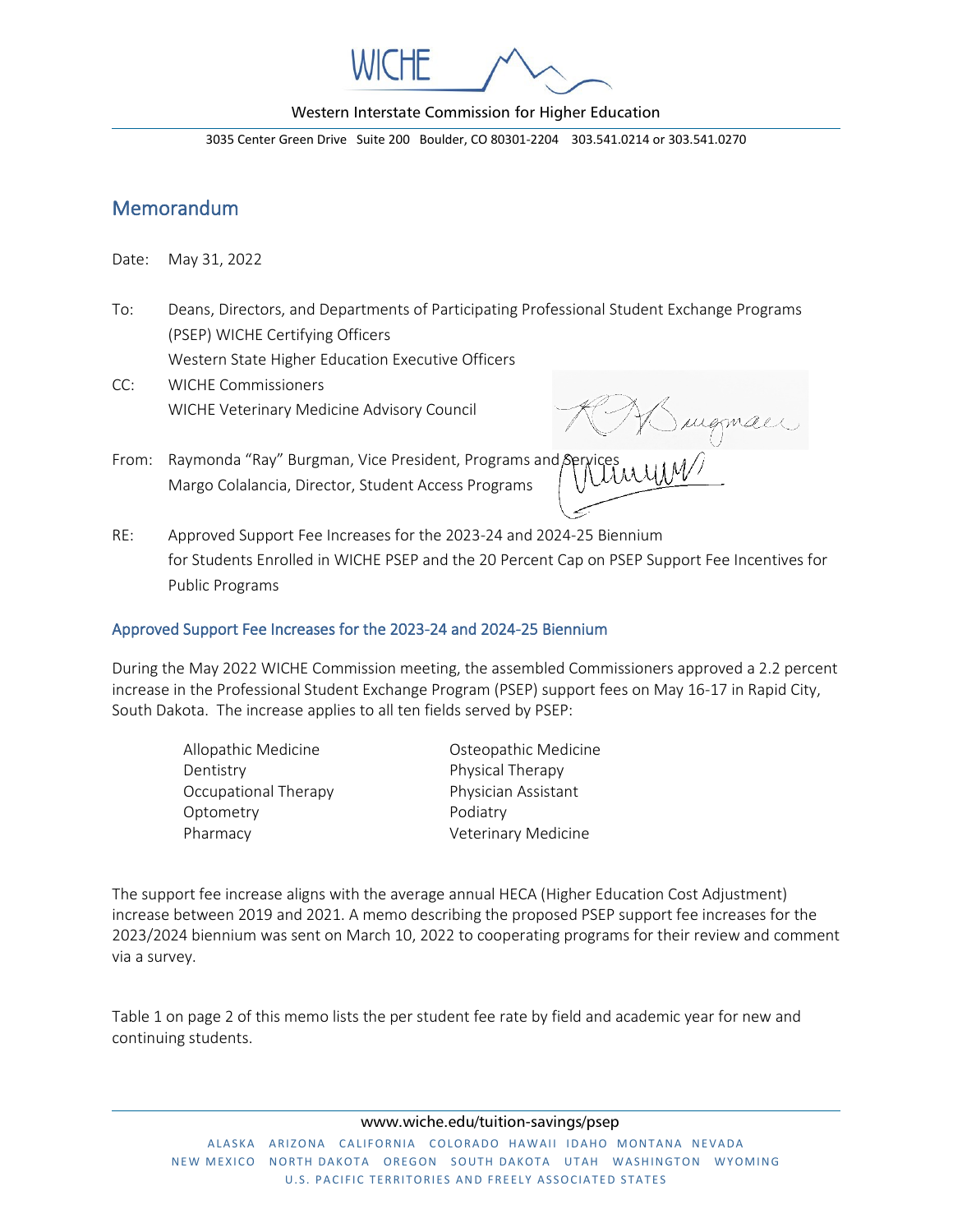| Field                                                                | 2022-23* | 2023-24  | 2024-25  |
|----------------------------------------------------------------------|----------|----------|----------|
| Dentistry                                                            | \$28,625 | \$29,250 | \$29,900 |
| Medicine (Allopathic)                                                | 34,175   | 34,950   | 35,700   |
| Occupational Therapy                                                 | 14,975   | 15,300   | 15,625   |
| Optometry                                                            | 19,700   | 20,125   | 20,575   |
| Osteopathic Medicine                                                 | 24,500   | 25,050   | 25,600   |
| Pharmacy                                                             | 8,725    | 8,925    | 9,125    |
| Physical Therapy                                                     | 16,500   | 16,850   | 17,225   |
| Physician Assistant                                                  | 19,525   | 19,950   | 20,400   |
| Podiatry                                                             | 17,000   | 17,375   | 17,750   |
| Veterinary Medicine                                                  | 33,900   | 34,650   | 35,400   |
| <b>Note: *</b> The Commission approved fees for 2022-23 in May 2020. |          |          |          |

Table 1. Approved Support Fees for the 2023-24 and 2024-25 Biennium

Unless noted, the approved support fees are calculated based on standard program length. Adjustments to accommodate accelerated programs or other circumstances are spelled out in the *PSEP Administrative Manual.* To access the manual: [www.wiche.edu/resources/professional-student-exchange-program-psep](http://www.wiche.edu/resources/professional-student-exchange-program-psep-administrative-manual/)[administrative-manual/.](http://www.wiche.edu/resources/professional-student-exchange-program-psep-administrative-manual/) The updated chart of support fee amounts can be found here: [www.wiche.edu/tuition-savings/psep/whats-a-psep-award-worth/.](http://www.wiche.edu/tuition-savings/psep/whats-a-psep-award-worth/) We encourage you to bookmark the URL and save a copy of this memorandum for future reference.

### REMINDER: There is a 20 percent cap on support fee incentives for public programs for new students enrolled in AY 2019-20 and forward. *(See the July 7, 2017 notification memo for additional information.)*

In May 2017, the WICHE Commission approved an action item to cap support fee incentives received by public programs enrolling students through WICHE's PSEP. The Commission and WICHE staff recognize that there are divergent stakeholder and state views on the appropriate level of financial incentives for the programs at public universities that enroll students through PSEP, along with significant historical precedents. WICHE staff and Commissioners serving on WICHE's Programs and Services Committee spent considerable time trying to find an option that would best serve the needs of Western states, WICHE students, and the professional public programs that enroll them.

The compromise position approved by the WICHE Commission caps the maximum incentive for each PSEP public program at 20 percent of the respective field's support fee. This approach still provides some financial incentive to participating programs whose resident/nonresident tuition differential is less than their field's respective support fee.